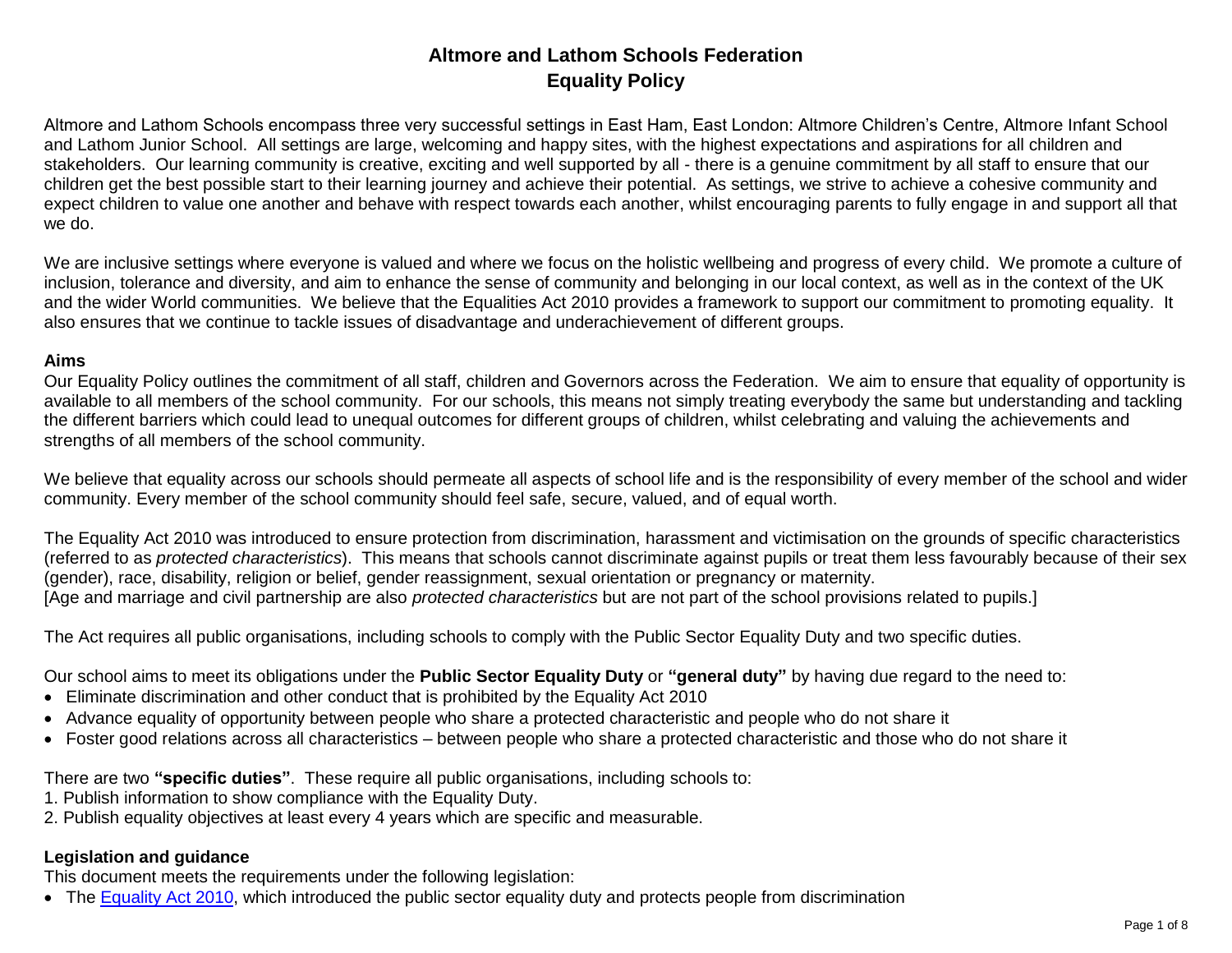- The [Equality Act 2010 \(Specific Duties\) Regulations 2011,](https://www.legislation.gov.uk/uksi/2011/2260/contents/made) which require schools to publish information to demonstrate how they are complying with the public sector equality duty and to publish equality objectives
- This document is also based on Department for Education (DfE) guidance: The [Equality Act 2010](https://assets.publishing.service.gov.uk/government/uploads/system/uploads/attachment_data/file/315587/Equality_Act_Advice_Final.pdf)

#### **Roles and Responsibilities**

All staff, pupils and other members of our community have responsibilities in relation to equality, diversity and inclusion.

#### **The Governing Board will:**

- Appoint a link Governor to ensure that the equality information and objectives as set out in this statement are published and communicated throughout the school, including to staff, pupils and parents
- Monitor the implementation of the policy to check progress, assessing the impact on staff, pupils and parents sharing and discussing feedback
- Ensure that all Governors are aware of their legal responsibilities under equality legislation
- Approve the equality information published annually and the objectives published every four years
- Attend any relevant training in regard to equalities and diversity
- Delegate responsibility for monitoring the achievement of the objectives on a daily basis to the Headteacher

#### **The Executive Headteacher and Heads of Schools will:**

- Promote knowledge and understanding of the equality objectives among staff and pupils
- Effectively communicate and monitor implementation of this policy and report back to Governors
- Ensure that staff, pupils, parents and our partners are aware of its content, expectations, and their roles and responsibilities in its implementation
- Promote a culture of respect, fairness and co-operation that recognises and celebrates diversity and community cohesion
- Identify and provide appropriate professional development opportunities for staff that provide them with the knowledge, skills and understanding they need to meet the requirements of this policy
- Promote equal opportunities and diversity when developing the curriculum and participation in the life of the school
- Respond in a timely and appropriate manner when dealing with any incidents of discrimination, harassment or victimisation

#### **All staff will:**

- Recognise and understand the role and responsibilities they have in their day-to-day work to:
- Promote an inclusive and collaborative ethos in their classrooms
- Challenge prejudice and discrimination, promote equality and foster good relations
- Tackle bias and stereotyping
- Respond fairly and appropriately to incidents of discrimination and harassment and report these
- Respond appropriately to the needs of pupils, staff and others with protected characteristics and encourage pupils to do the same
- Plan and deliver learning that reflect the school's principles, e.g., in providing materials that give positive images in terms of race, gender and disability
- Maintain the highest expectations of success for all pupils irrespective of race, religion, gender, economic background, disability, etc.
- Keep up-to-date with equalities legislation relevant to their work.

# **Eliminating discrimination**

• The school will ensure: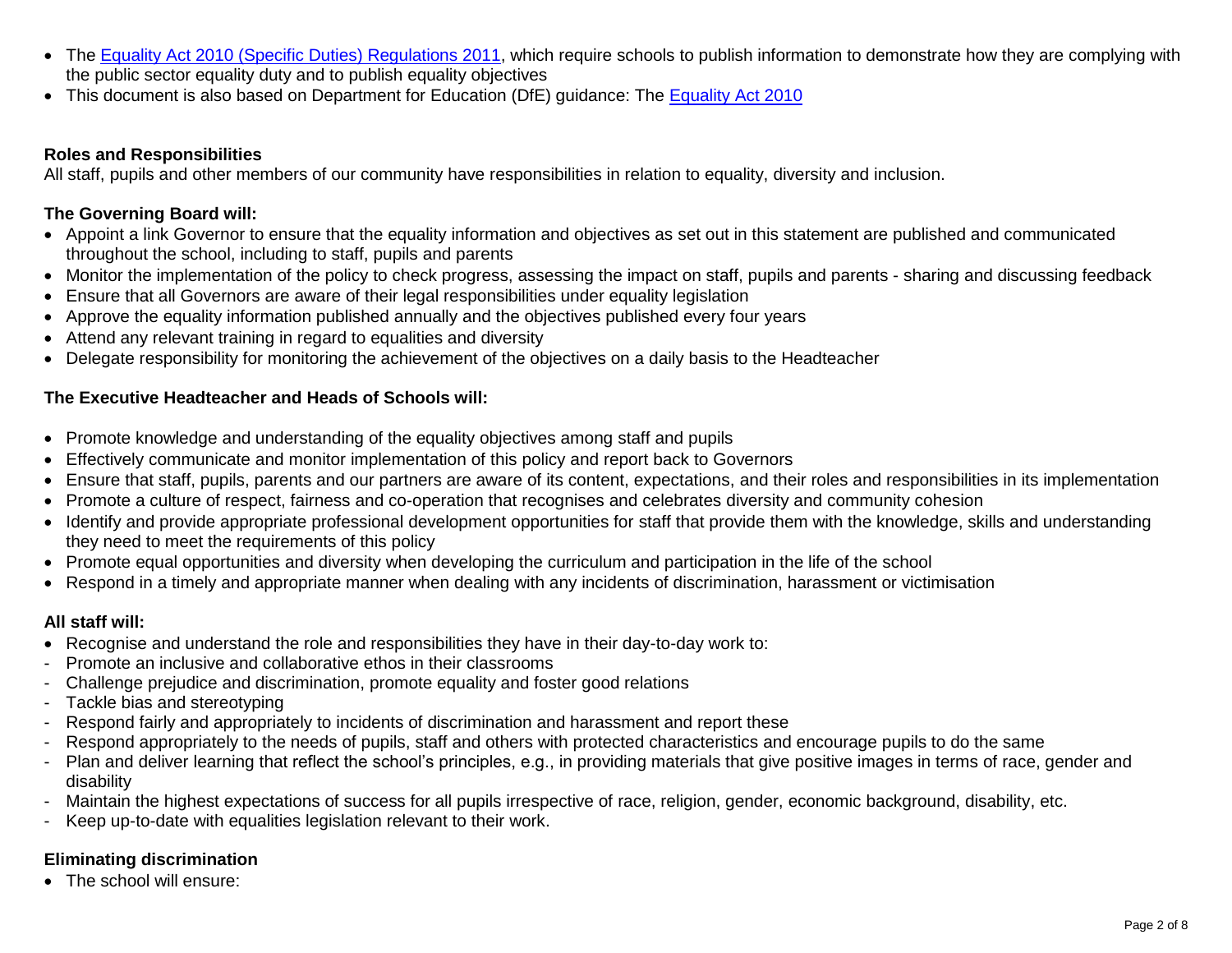- Staff, pupils, parents and members of our local community are treated fairly, legally and not disadvantaged in any way
- The consistent application of policies that do not allow, or accept discrimination, harassment and victimisation of any kind, and promote an ethos of fairness understood and followed by all
- The promotion of positive behaviour expectations, delivered through a clear and consistently applied code of conduct/behaviour policy, where all incidents of bullying or discrimination are responded to in a timely and appropriate way
- All policies relating to recruitment and employment of staff are in line with LA guidance, policy and procedures
- Pupil admissions, exclusions and fair access protocols are followed, ensuring pupils receive appropriate provision and learning, and when necessary, with appropriate adjustments being made
- The celebration of achievement and effort of all children through our curriculum, displays, learning environments and assemblies
- All new staff are made aware of this policy as part of their induction and on-going professional development
- All topics/themes and references discussed in meetings will be minuted and shared
- The policy is disseminated via our newsletters, website and staff briefings

### **Advancing equality of opportunity between different groups**

- The school will ensure:
- The removal, and/or minimising of disadvantage suffered by people which are connected to a particular characteristic they have, e.g., pupils with SEND, ensuring appropriate support, and access to provision is in place; those who are being subjected to homophobic bullying, responding immediately to bullying of any kind; etc.
- Taking steps to meet the particular needs of people who have a particular characteristic, e.g., supporting cultural celebrations for pupils and adults from different ethnic groups, etc.
- Participation by pupils (including those with a particular characteristic) in all learning opportunities, including those during/after the school day, by offering a range of familiar/unfamiliar experiences, encouraging them to take risks
- Pupils, staff and parents 'have a voice' and are able to express their views which impacts positively on practice
- Training supports staff in their knowledge and understanding of issues, e.g., conscious/unconscious bias, gender stereotyping, etc. enabling them to promote equality of opportunity
- Monitoring and analysis of attainment data identifies strengths and areas for improvement/development for specific groups implementing actions in response to any underperformance and celebrating successes, e.g., improved attainment for particular groups, etc.
- Attendance (and absence) of children, e.g., with SEND, and/or those from particular ethnic groups is monitored closely and support offered to parents where needed

## **Fostering good relations between groups who share a protected characteristic and those who do not**

- The school will ensure:
- The promotion of tolerance, friendship and understanding of a range of religions and cultures though different aspects of our curriculum. This includes teaching RE, Citizenship, Personal, Social, Health and Economic (PSHE) education, but also activities in other curriculum areas, e.g., by ensuring texts and topics from a range of cultures promote positive role models, positive messages, attitudes and respect
- Assemblies address and encourage discussion regarding relevant issues, promoting pupils' Spiritual, Moral, Social and Cultural (SMSC) awareness and development. Pupils are encouraged to engage and participate fully, particularly when visitors/external organisations/groups are invited to speak and contribute.
- Pupils and staff have opportunities to engage with our local community, e.g., by inviting leaders of local faith groups to speak; organising school visits and activities within our local community; participating in national awareness days and events: *Visit a Place of Worship Week, Faith in Schools, Holocaust Memorial Day,* etc.; engaging with people/organisations who have specialist knowledge which informs and helps to develop our approach: *National Autism Day, RNIB,* etc.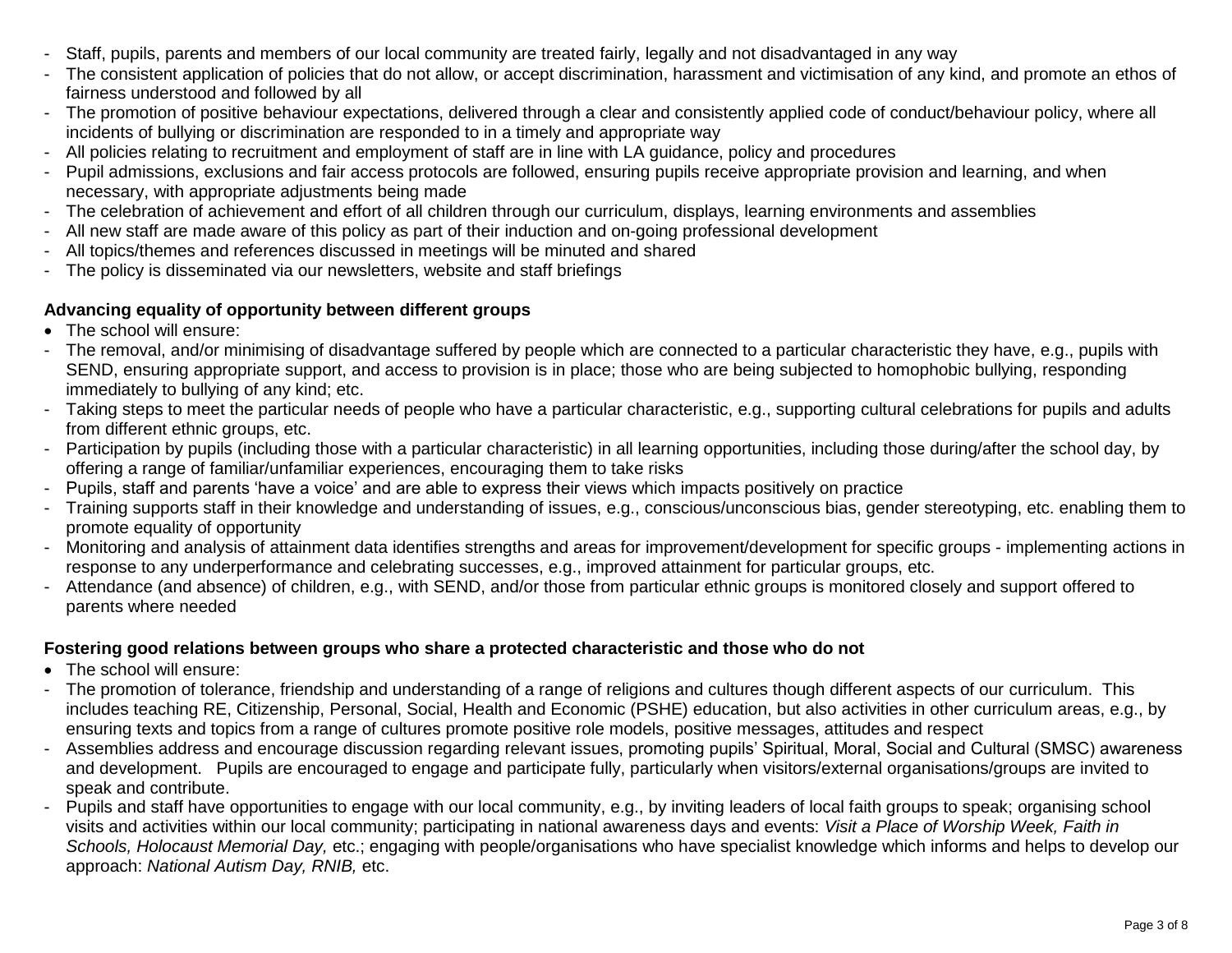- Pupils have 'a voice' and are empowered to share concerns, observations and opinions appropriately using non-derogatory language, and to make decisions, e.g., through peer representation - the School Council, Buddy Experts, Peer Mediators, Playground Buddies, etc.
- All pupils have equal access and are encouraged to participate fully in school activities, e.g., sports clubs, after school clubs, and any extracurricular provision, etc.

## **Monitoring**

- Due regard to equality considerations is given:
- Whenever significant decisions are made; this includes the impact of decisions on particular groups
- Throughout the academic year during regular discussions and scrutiny of pupil attainment and progress data
- During scrutiny of pupil's work, e.g., curriculum coverage, evidence of pupil's knowledge and understanding
- During regular scrutiny of attendance/absence data (pupils and staff)
- Whenever discussion and monitoring of pupil's behaviour is necessary
- As feedback is received from our pupils via 'Pupil Voice', as well as from parents
- Whenever staff feedback is received, e.g., analysis of feedback from staff training
- The Governing Board will update the equality information we publish at least every year
- This document will be reviewed by the Governing Board at least every four years
- This document will be approved by the Governing Board

## **Other policies that our equality policy links to:**

- Admissions policy
- Attendance policy
- Behaviour and Anti-Bullying policy
- Code of Conduct
- Dignity at Work policy
- Safeguarding policy
- SEND policy

Our approach to equality is based on the following key principles:

#### 1. **All learners are of equal value**

Whether or not they are disabled, whatever their ethnicity, culture, economic background, national origin or national status, whatever their gender and gender identity, whatever their religious or non-religious affiliation or faith background and whatever their sexual orientation.

## 2. **We recognise, respect and value difference and understand that diversity is a strength**

We take account of differences and strive to remove barriers and disadvantages which people may face, in relation to background, disability, ethnicity, gender, religion, belief or faith and sexual orientation. We believe that diversity is a strength, which should be respected and celebrated by all those who learn, teach and visit here.

3. **We foster positive attitudes and relationships**

We actively promote positive attitudes and mutual respect between groups and communities different from each other.

## 4. **We foster a shared sense of cohesion and belonging**

We want all members of our school community to feel a sense of belonging within the school and wider community and to feel that they are respected, that their views are heard and are able to participate fully in school life.

5. **We observe good equalities practice for our staff**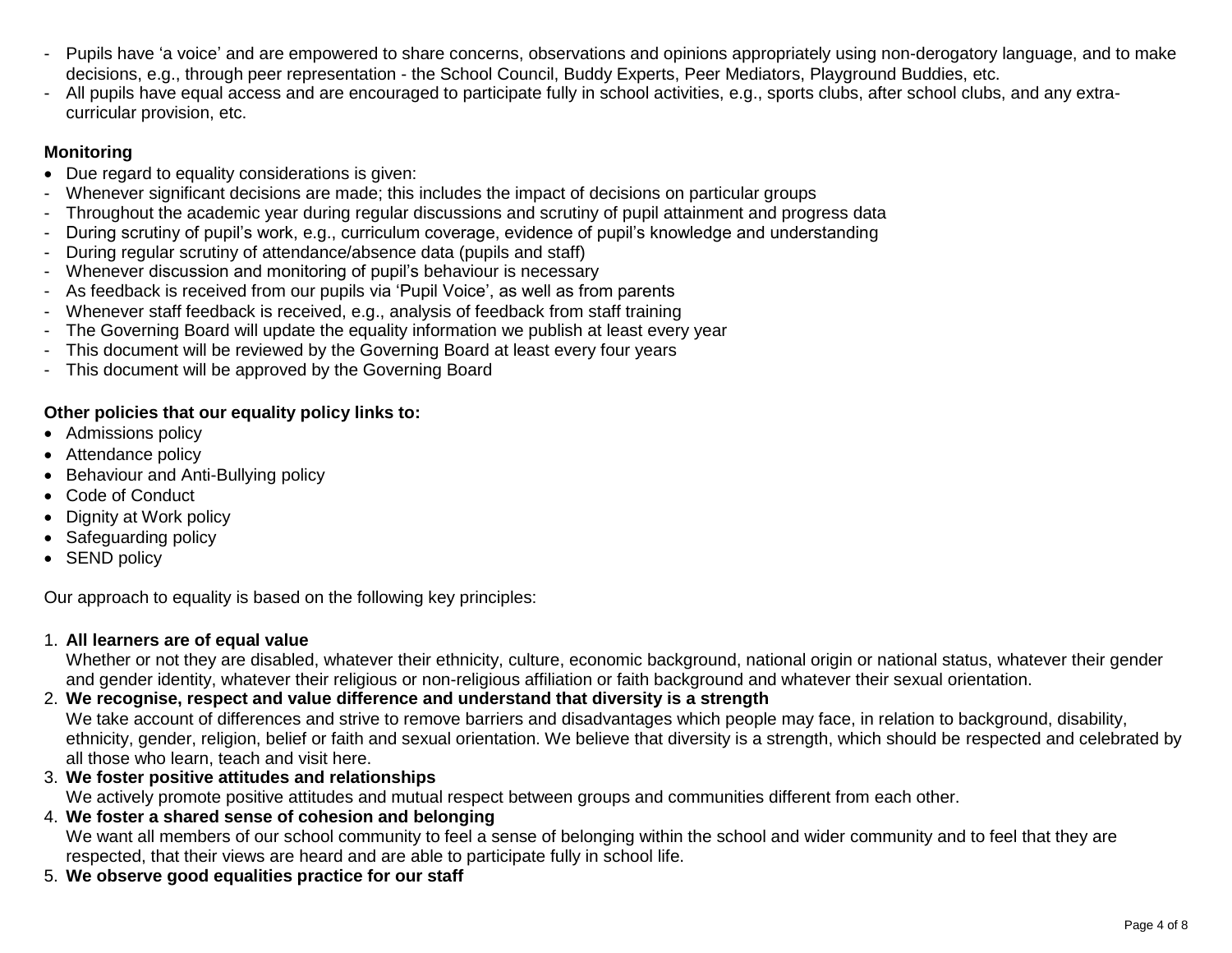We ensure that policies and procedures benefit all employees and potential employees in all aspect of their work, including in recruitment and promotion, and in continuing professional development.

## 6. **We have the highest expectations of all our children**

We expect that all pupils can make good progress and achieve to their highest potential.

7. **We work to raise standards for all pupils, but especially for the most vulnerable**

We believe that improving the quality of education for the most vulnerable groups of pupils raises standards across the whole school.

## **Objectives:**

| Aim                                                                      | <b>Objective</b>                                                                                                                           | <b>Action</b>                                                                                                                                                                          | <b>Personnel</b>                            | What success looks like                                                                                                                          |
|--------------------------------------------------------------------------|--------------------------------------------------------------------------------------------------------------------------------------------|----------------------------------------------------------------------------------------------------------------------------------------------------------------------------------------|---------------------------------------------|--------------------------------------------------------------------------------------------------------------------------------------------------|
| <b>Advance equality</b><br>of opportunity<br>between different<br>groups | To ensure high expectations of<br>every pupil - monitoring of pupil<br>progress and attainment confirms<br>every child is 'getting back on | The delivery of, and access to, a<br>vibrant, enriched and appropriate<br>curriculum that promotes positive<br>role models, ensuring pupils have                                       | Members of the<br>Leadership<br>Team        | Pupil's progress is in-line with<br>national and local expectations<br>Pupils confidently access                                                 |
|                                                                          | track' and making expected<br>progress (despite lockdown).                                                                                 | rich learning experiences that<br>inspire them.<br>Effective teaching and learning                                                                                                     | <b>Teachers</b><br><b>SENCO</b>             | provision and extend their<br>knowledge and understanding<br>in a range of contexts.                                                             |
|                                                                          |                                                                                                                                            | that ensures our curriculum offer<br>promotes access, equality,<br>community understanding and<br>celebrates diversity.                                                                | Support staff                               | Pupils are able to communicate<br>appropriately in a range of<br>situations.                                                                     |
|                                                                          |                                                                                                                                            | Effective teaching in a variety of<br>styles, enables the implementation<br>of a range of strategies and<br>adjustments that meet the<br>individual and collective needs of<br>pupils. |                                             |                                                                                                                                                  |
| <b>Eliminate</b><br>discrimination                                       | To eliminate discrimination,<br>harassment and victimisation,<br>ensuring children are able to<br>concentrate on their learning and        | Consistent implementation and<br>application of our policies and<br>practice in relation to: pupil<br>behaviour, discipline and                                                        | Members of the<br>Leadership<br>Team        | Pupils are able to express their<br>opinions and thoughts using<br>appropriate language.                                                         |
|                                                                          | staff on their teaching.                                                                                                                   | exclusions ensuring pupils<br>demonstrate tolerance and<br>respect towards one another.                                                                                                | <b>Teachers</b><br><b>SENDCO</b>            | Pupils recognise discrimination<br>and know what action to take.                                                                                 |
|                                                                          |                                                                                                                                            | To raise awareness of the impact<br>of bullying, especially where this<br>relates to protected<br>characteristics.                                                                     | Support staff<br>Learning<br><b>Mentors</b> | Positive staff engagement in<br>CPD ensures timely,<br>appropriate responses and<br>action are taken to any issue or<br>incident that may arise. |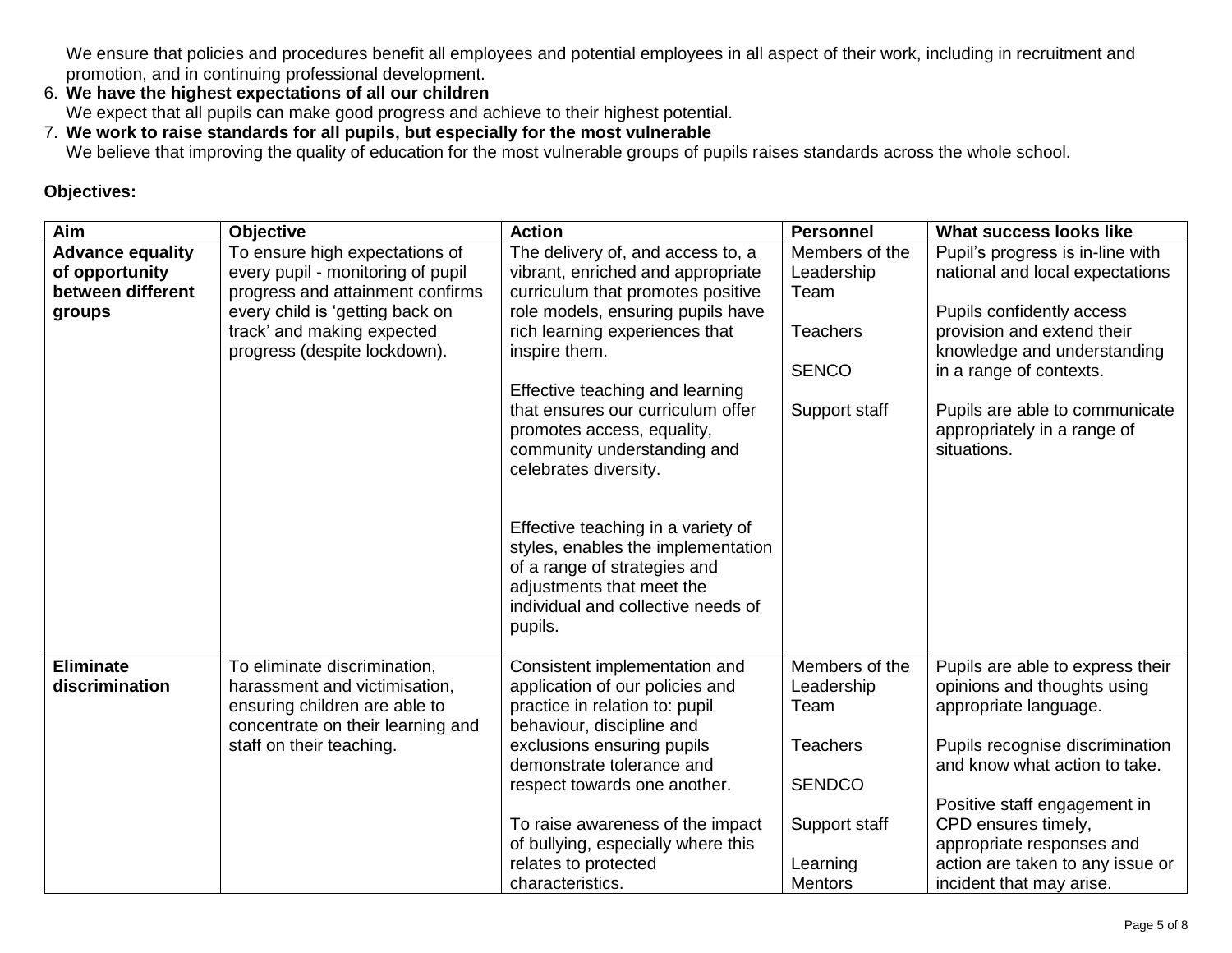|  | To continue to challenge<br>stereotyping in assemblies, RSHE<br>and other lessons as appropriate<br>in whole class sessions and work,<br>smaller group sessions and 1:1<br>sessions.                                        | Early Help &<br>Welling staff<br>DSL and DDSLs | Our curriculum promotes role<br>models which pupils will<br>positively identify with<br>Our curriculum reflects our<br>school's diversity |
|--|-----------------------------------------------------------------------------------------------------------------------------------------------------------------------------------------------------------------------------|------------------------------------------------|-------------------------------------------------------------------------------------------------------------------------------------------|
|  | Our policies and practice in<br>relation to admissions and<br>attendance ensure fair access and<br>promote consistently good<br>attendance.                                                                                 |                                                |                                                                                                                                           |
|  | Our policies and practice in<br>relation to staff ensure that they<br>feel valued, represented and<br>heard.                                                                                                                |                                                |                                                                                                                                           |
|  | To monitor the impact of the<br>curriculum to ensure that it<br>promotes role models which pupils<br>will positively identify with and who<br>reflect the school's diversity in<br>terms of race, gender and<br>disability. |                                                |                                                                                                                                           |
|  | Our curriculum maps are updated.                                                                                                                                                                                            |                                                |                                                                                                                                           |
|  | Staff access training to familiarise<br>themselves with the policy. This<br>includes incorporation into ECT<br>induction.                                                                                                   |                                                |                                                                                                                                           |
|  | The Equality Policy will be<br>published and promoted through<br>the website, newsletter and staff<br>meetings.                                                                                                             |                                                |                                                                                                                                           |
|  | Objectives are reviewed and<br>highlighted regularly at staff<br>meetings etc. so that everyone is<br>familiar.                                                                                                             |                                                |                                                                                                                                           |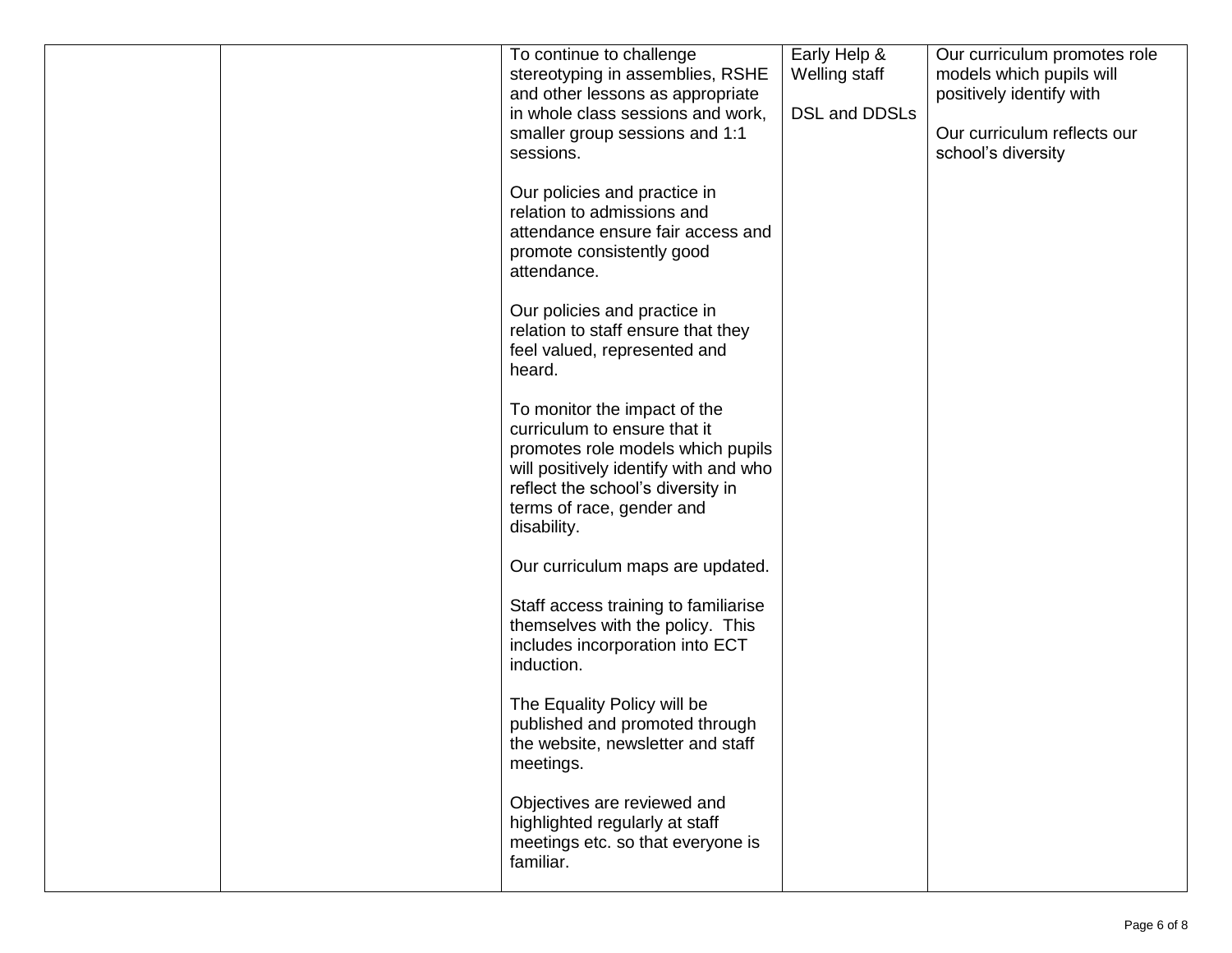| Foster good        | All members of our school          | Our pupils, in particular those with  | Members of the  | All pupils and staff feel valued. |
|--------------------|------------------------------------|---------------------------------------|-----------------|-----------------------------------|
| relations between  | community have a clear             | protected characteristics are able    | Leadership      | Our school environment            |
| groups who share   | understanding of difference(s) and | to confidently demonstrate their      | Team            | continues to be encouraging       |
| a protected        | promote the inclusive ethos of our | knowledge and understanding by        |                 | and enabling to all.              |
| characteristic and | school.                            |                                       | <b>Teachers</b> |                                   |
|                    |                                    | participating in collaborative        |                 |                                   |
| those who do not   |                                    | experiences that excite them.         |                 | The needs of every pupil are      |
|                    |                                    |                                       | <b>SENDCO</b>   | successfully met.                 |
|                    |                                    | Our staff continue to be positive     |                 |                                   |
|                    |                                    | role models, acknowledging and        | Support staff   | Our school community              |
|                    |                                    | representing the richness and         |                 | demonstrates greater              |
|                    |                                    | diversity of British society, helping | Learning        | awareness of diversity.           |
|                    |                                    | to increase pupil's awareness and     | <b>Mentors</b>  |                                   |
|                    |                                    | to prepare them for their future.     |                 |                                   |
|                    |                                    |                                       |                 |                                   |
|                    |                                    | Our care, guidance and support of     |                 |                                   |
|                    |                                    | pupils and their families ensures     |                 |                                   |
|                    |                                    |                                       |                 |                                   |
|                    |                                    | that they are confident and feel      |                 |                                   |
|                    |                                    | ready to move forward to the next     |                 |                                   |
|                    |                                    | stage of their education.             |                 |                                   |
|                    |                                    |                                       |                 |                                   |
|                    |                                    | The implementation of the             |                 |                                   |
|                    |                                    | Education4Change framework.           |                 |                                   |
|                    |                                    |                                       |                 |                                   |
|                    |                                    |                                       |                 |                                   |
|                    |                                    |                                       |                 |                                   |
|                    |                                    |                                       |                 |                                   |
|                    |                                    |                                       |                 |                                   |
|                    |                                    |                                       |                 |                                   |